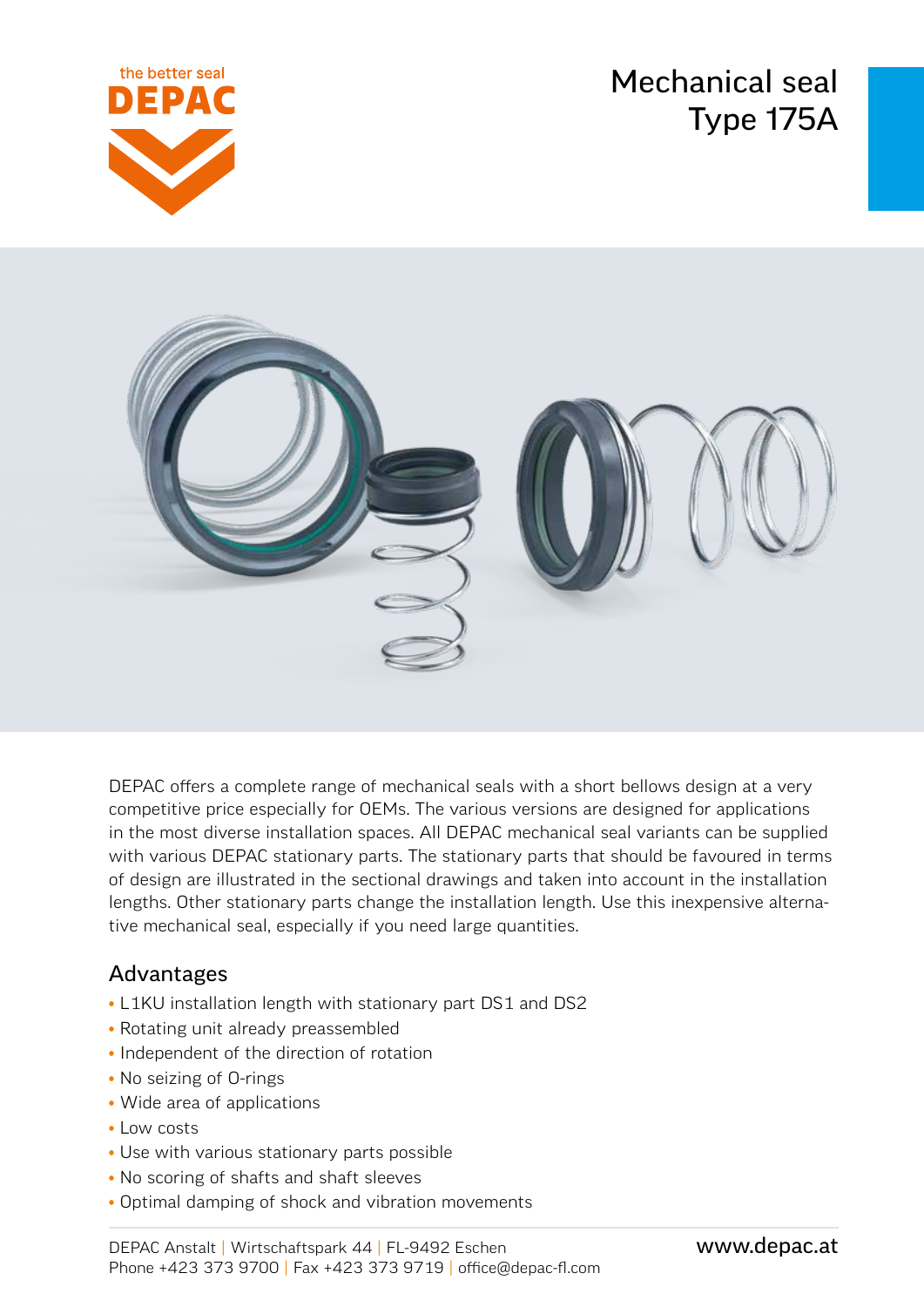## Mechanical seal Type 175A

# Technical specifications

### Area of application\*

| Pressure:      | up to 10 bar           |
|----------------|------------------------|
| Temperature:   | dependent on elastomer |
| Sliding speed: | up to $15 \text{ m/s}$ |

\* The maximum specifications for temperature, pressure and sliding speed apply in each case to independent higher operating conditions. However, this does not mean that the seal will function with all extreme conditions at the same time. If in doubt contact DEPAC.

#### Dimensions

Shaft diameter: 10 – 80 mm

Imperial and special sizes on enquiry

### Bill of materials

| Item       | Description              | Material        |  |  |
|------------|--------------------------|-----------------|--|--|
| 1.21       | <b>Bellows</b>           | FKM. NBR. EPDM  |  |  |
| 1.20, 1.22 | Angle ring               | 1.4301          |  |  |
| 2.1        | Dynamic seal face        | CA. SC. SSIC    |  |  |
| 5.1        | Spring                   | 1.4310          |  |  |
| $X^*$      | Stationary part DS1, DS2 | SC.SSIC.TC      |  |  |
| V*         | Stationary part DS4      | CE. SC          |  |  |
| $7^*$      | O-ring or profile seal   | FKM. EPDM. PTFE |  |  |

\* Not included in the scope of delivery!